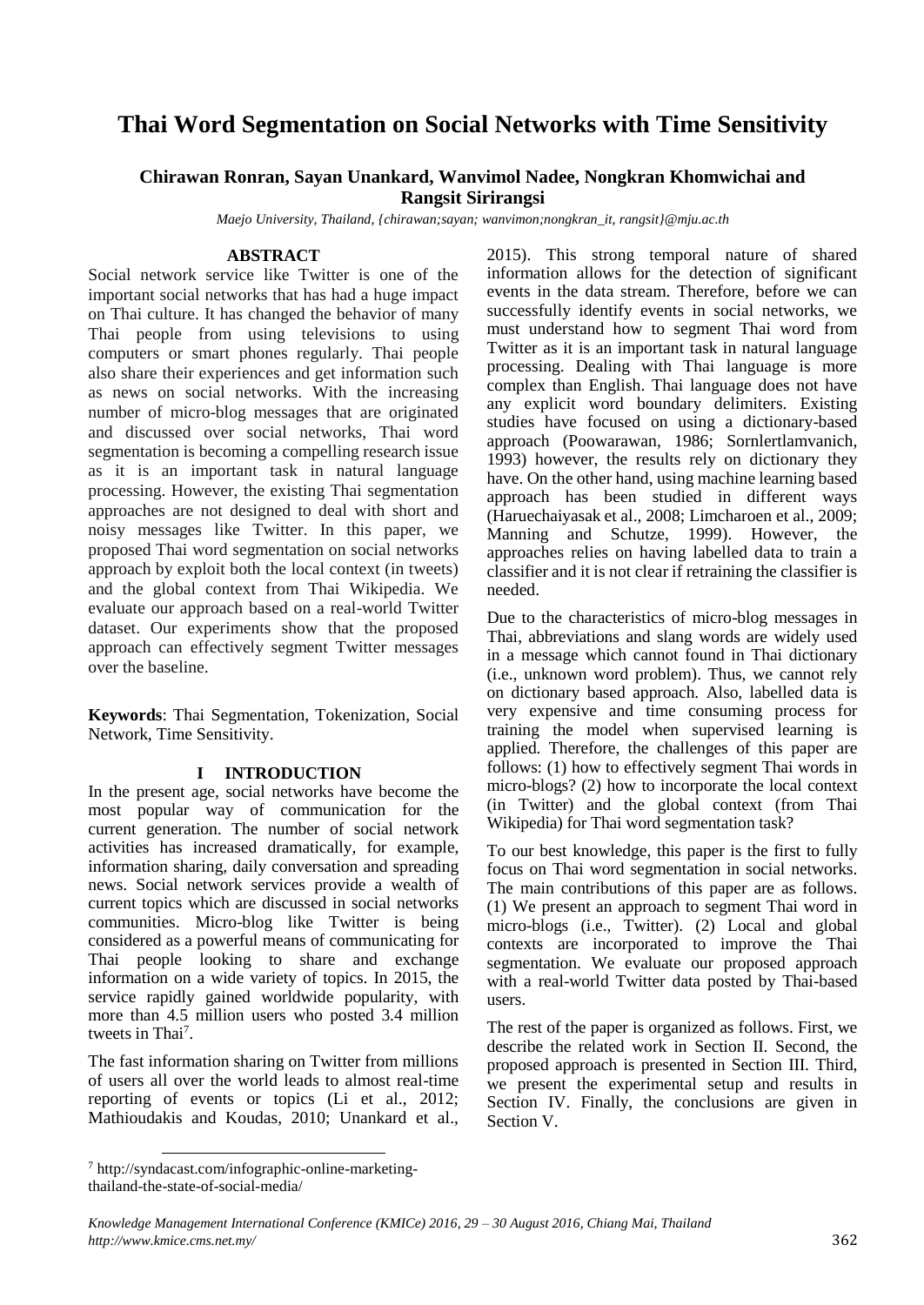### **II RELATED WORKS**

Typically, word or text segmentation play importance roles in natural language processing (NLP). The concept of word segmentation is applied in different languages such as English, Thai, Chinese and Japanese. In this paper, we focus on finding a method to improve Thai word segmentation (Haruechaiyasak et al., 2008a). In general, a sequence of Thai words in sentence is written similar writing an English sentence. However, the processing text segmentation in Thai language is not easy as English Language. Due to Thai language does not use any delimiter to specify the explicit word boundary. It makes the word boundaries are ambiguous. Consequently, the meaning of words and phrases could be different from the meaning of its part. Other problems happen when a new word is formed by combining a few words into a compound word. This situation does not only generate the ambiguity problem, but it also generates the unknown word problem and the new word problem in input text (Limcharoen et al., 2009). The systems cannot find these words in dictionary, thereby the segmentation results may not be accurate.

Recently, there are many works related to Thai word segmentation tasks. They try to develop the algorithms or techniques to find Thai word boundaries to make the better segmentation results. In previous works, most word segmentation approaches rely on two main approaches: dictionary based and machine learning based. Dictionary based approaches use a set of words or terms from a dictionary for making word segmentation (Aroonmanakun et al., 2007; Phaholphinyo and Kosawat, 2011). Therefore, this approach requires making a list of words in advance. Poowarawan (1986) proposed the longest matching algorithm which based on dictionary based approach to solve the ambiguity of words (Poowarawan, 1986). In addition, the ambiguity can be solved by using the maximum matching algorithm which splits a sequence of characters prior to segmentation based on a word set (Haruechaiyasak et al., 2008a; Sornlertlamvanich, 1993). However, the dictionary based approaches cannot handle the unknown word, or new word and ambiguity problems without adding these words into dictionary. To address the problem of unknown words for Thai language, the rule based is employed to build the segmentation techniques for a new word (Kawtrakul et al., 1997; Mahatthanachai et al., 2015; Palmer, 1997). The new words were created by combing the rule-based of characters and the rule-based of unknown words, but this approach is unable to wrap words when there were verbs appear between two unknown words. However, the rule-based approach cannot provide the high accuracy and requires handcrafted rules resource (Khankasikam and Muansuwan, 2005).

Some studies suggested that the machine learning based approaches can improve the performance of the dictionary based approaches when these two problems exist in the systems (Haruechaiyasak et al., 2008a, b, 2006; Peng et al., 2004). Most machine learning based approaches algorithms are built under the statistical language modeling (LM) such as n-gram model (Manning and Sch¨utze, 1999) and feature-based segmentation (Meknavin et al., 1997). N-gram model has been successful applied to many word segmentation problems (Silva et al., 1999). The models identify the word boundaries based on the feature of the characters surrounding the boundaries (Haruechaiyasak et al., 2008a; Limcharoen et al., 2009). Limcharoen et al. proposed a Thai word segmentation framework based on the combination of the concept of Thai Character Cluster (TCC) and word N-gram model to reduce the number of candidates and generate all possible word segmentation candidate (Limcharoen et al., 2009). This method does can be implemented without a dictionary for making word segmentation. Later, Theeramunknog et al. utilized the TCC to learn the word segmentation without dictionary by using the decision tree (Theeramunkong and Usanavasin, 2001).

However, some researcher argued that word segmentation is not the actual cause of the ambiguity problem, but this problem occurs from syllable segmentation (Aroonmanakun, 2002). Aroonmanakun proposed another word segmentation approach based on a syllable-based trigram model and maximum collocation. Author used a trigram model for syllable segmentation and determine word boundary and group syllables into words based on the idea of collocation (Aroonmanakun, 2002). Khankasikam et al. proposed another method to reduce the ambiguity problem by taking the semantics of words into consideration when making word segmentation (Khankasikam and Muansuwan, 2005).

To our best knowledge, this paper is the first to fully focus on Thai word segmentation in social networks. The main contributions of this paper are as follows. (1) We present an approach to segment Thai word in micro-blogs (i.e., Twitter). (2) Local and global contexts are incorporated to improve the Thai segmentation. We evaluate our proposed approach with a real-world Twitter data posted by Thai-based users.

#### **III PROPOSED APPROACH**

In order to provide a complete coverage of Thai word segmentation in social networks we proposed our system which has three stages presented in Figure 1. The following information provides detail of each stage.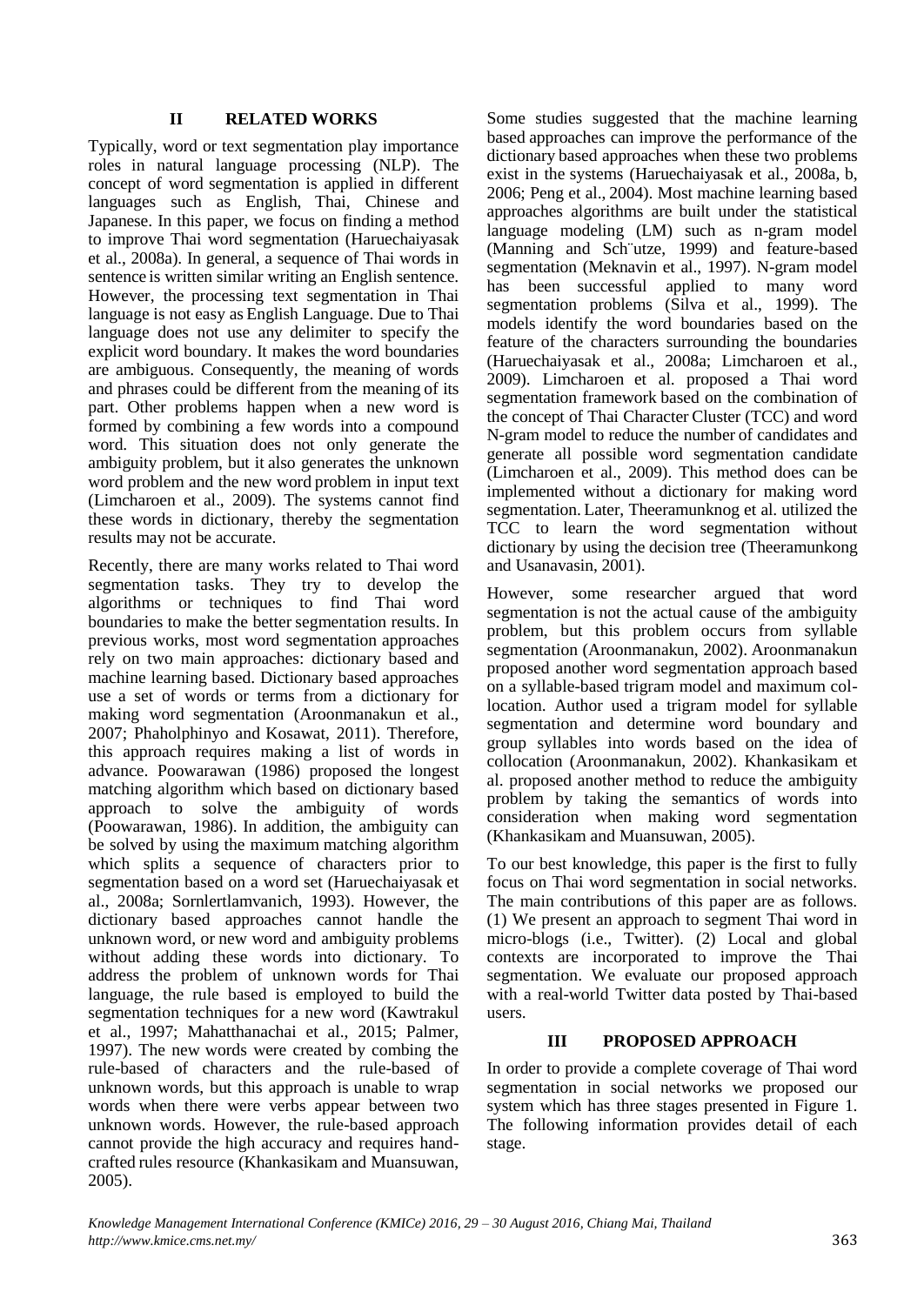#### **A. Data Pre-processing**

In particular dealing with micro-blog messages, the message is short and often noisy. In order to improve the quality of our dataset and the performance of the subsequent steps, the pre-processing was designed to remove irrelevant data e.g., re-tweet keyword, web address and message-mentioned username. A microblog loader is developed to collect the Twitter data from public users via the Twitter API service. The messages are removed by web addresses and the keyword RT(ReTweet) and the message-mentioned username such as "@username".



**Fig. 1. Architecture Of Our System**

### **B. Micro-blog Message Segmentation**

The problem that we address in this section is how to segment Thai word in micro-blogs. Dealing with Thai language is more complex than English. Thai language does not have any explicit word boundary delimiters. The existing methods are unsuitable for dealing with Thai segmentation in micro-blog services. The example can be seen in Fig 2.



**Fig. 2. The example of existing Thai segmentation methods**

Thai Lexeme Analyser (*TLex*) is an approach using Conditional Random Fields (CRFs) (Haruechaiyasak and Kongyoung, 2009). *TLex* performs well when articles contain grammatical, syntactical, and stylistic standards where the writing used has a different style from that used in the micro-blog messages. Microblog messages like Twitter usually contain the form of a short description or keyword tags. Abbreviations are also widely used in a message. Moreover, the messages are often noisy. Therefore, *TLex* is not applicable for microblog messages due to its heavy dependence on local linguistic features.

In this stage, we aim to automatically segment microblog messages into words or phrases. Given an individual message m, the problem of message segmentation is to split m into k consecutive segments,  $m = \{s_1, s_2, ..., s_k\}$ . Each segment  $s_i$  contains one or more words. To obtain the optimal segmentation, we adopt *ThaiAnalyzer* method provided by *Apache Lucene<sup>8</sup>* for initial segmentation. Based on the observations, *Apache Lucene* sometime breaks a word apart incorrectly such as "โปรเจ็ค-

Project" and "บางกอกแอร์เวย์-Bangkok Airway". It splits "-Project" into two segments (i.e., "โปร-Pro", "เจ็คject"). Moreover, it sometime splits "บางกอกแอร์เวย์- Bangkok Airway" into two incorrect segments (i.e., "บาง-Bang", "กอกแอร์เวย์-kok Airway"). In order to handle incorrect segmentation from Apache Lucene, we aggregate information in Twitter as local context and Thai Wikipedia as global context to compute the probability that a segment is a correct segment. By doing this, our approach is able to recognize new words or phrases, which may not appear in Thai dictionary.

Twitter dataset is crawled from the messages sent by users in Thailand, from the dates 17 April 2016 to 18 April 2016 with 175,294 messages. Re-tweet messages are excluded from our dataset. However, it is not necessary to consider the complete usage history of data from Twitter because of the fast information sharing on social networks. The topic may change over time. New words emerge and old ones are disappear. Two words co-occurred at time t may not appear together at time  $t_0$  where  $t_0 < t$ . Therefore, previous Twitter messages (24 hours in our experiments) will be used as a local context to compute the probability that two or more words cooccur together. Thai Wikipedia data generated in February 2014 consist of 86,269 articles<sup>9</sup> will be used as a global context.

Before we calculate n-grams probability in next step, we simply count the number of segments generated from Apache Lucene from both Twitter and Wikipedia. If the number of a segment found in both dataset less than the threshold, the more likely the segment is an incorrect segment. The threshold is defined as the minimum number of the segment is founded in the datasets. In this paper, our experiments shown that the threshold equals 4 give the best performance.

1

<sup>8</sup> https://lucene.apache.org

<sup>9</sup> http://www.e4thai.com/e4e/index.php?option=com content&view=article &id=1320:2014-02-15-11-11-14&catid=64&Itemid=122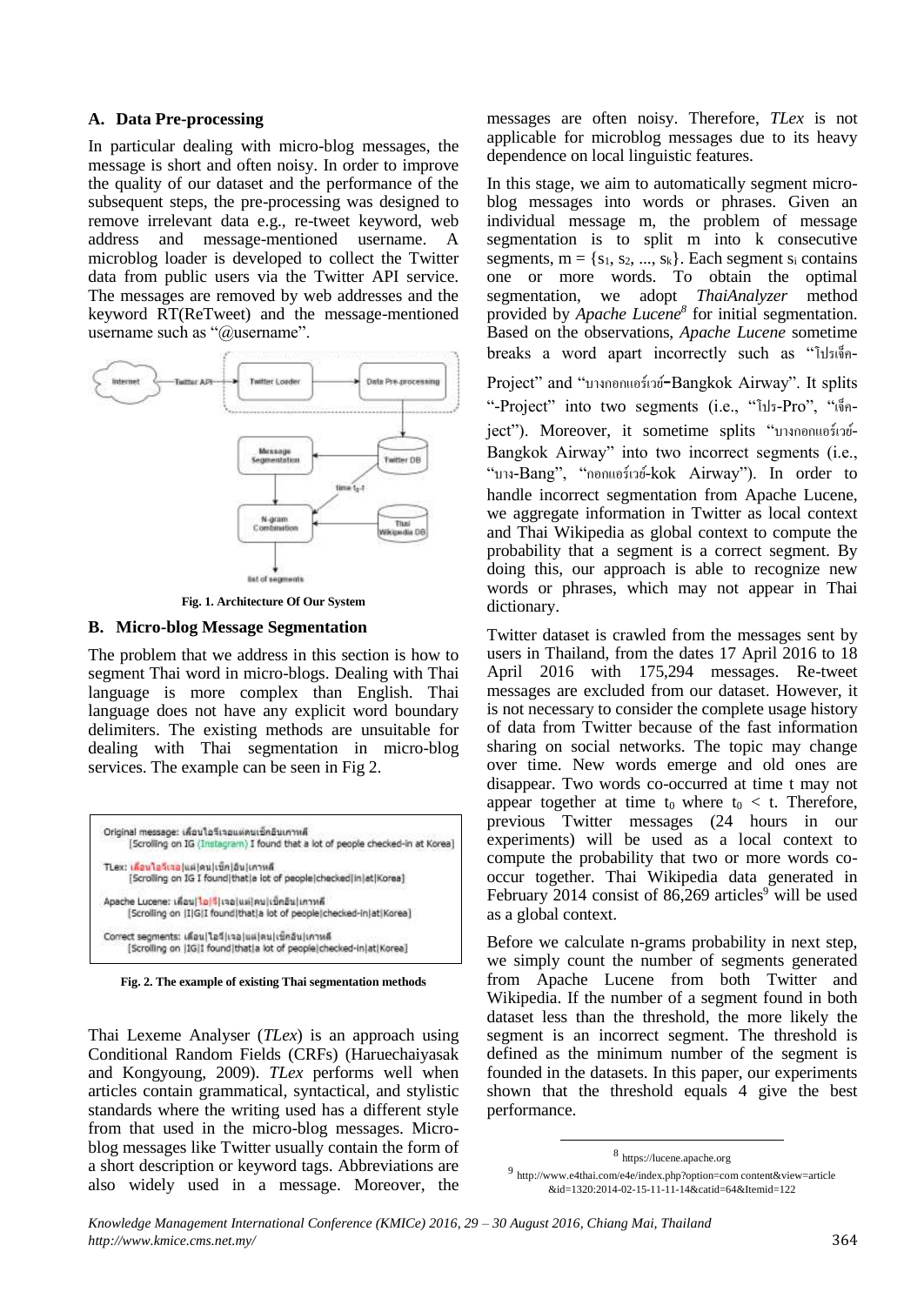The segments that have frequency less than or equals 4 will be split into two or more segments based on the positions of vowel nuclei and cluster. The algorithm is shown as Algorithm 1. A set of letters combination patterns can be seen in Thai Language article in Wikipedia<sup>10</sup>.

#### **C. N-Gram Combination**

In this stage, all initial segments from previous step will be measured the probability of two or more segments co-occur together. The function that measures the likelihood ratio of an occurrence of segments is applied. We only compute segment occurrence up to 4-grams based on our observation from Apache Lucene results. The example of n-gram combination can be seen in Fig. 3.

| $m = s1   s2   s3   s4   s5   s6$                                                      |
|----------------------------------------------------------------------------------------|
| $Pr(s1, s2)_{t} = 0.124$                                                               |
| if $Pr() < \gamma$ then do nothing                                                     |
| $Pr(s2, s3) = 0.457$                                                                   |
| if $Pr() \geq \gamma$ then merge "s1" and "s2"                                         |
| $Pr(s2s3, s4)_{r} = 0.004$                                                             |
| if $Pr() < y$ then do nothing                                                          |
| $Pr(s4, s5)_{c} = 0.354$                                                               |
| if $Pr() \geq y$ then merge "s4" and "s5"                                              |
| $Pr(s4s5, s6)_{1} = 0.259$                                                             |
| if $Pr() \geq y$ then merge "s4s5" and "s6" when $Pr(s4, s5)_{1}$ < $Pr(s4s5, s6)_{1}$ |
| finally $m = 51525315455156$                                                           |

Fig. 3. The example of n-gram combination

|         | <b>Algorithm 1 TokenSplitting(Token T)</b>            |
|---------|-------------------------------------------------------|
|         | LC is a set of last consonant letters                 |
|         | SL is a set of silence letters                        |
|         | CL is a set of clusters                               |
|         | TI is a set of tone indication                        |
|         | RegEx is a set of letters combination patterns        |
|         | index is position that has been found using RegEX     |
|         | match list is a list of indexes                       |
|         | $RegEX = [Vowel][Any That letters][TI*][LC*][SL*]$ or |
|         | [Any Thai letters][Vowel][TI*][LC*][SL*]              |
|         | for Each $\text{Re} qEX$ do                           |
|         | $matcher = pattern-matcher(T)$                        |
|         | while matcher is FOUND do                             |
|         | add <i>index</i> to match list                        |
|         | end while                                             |
| end for |                                                       |

 $list_of_segments = SplitToken(T, match\_list)$ // SplitToken is function that split token T according to list of indexes.

return list\_of\_segments

 $\overline{\phantom{a}}$ 

The probability of an occurrence of segments in the corpus is computed as follow:

$$
P(s_1, s_2 \in D) = \frac{|s_1 s_2| \in D}{|s_1| \in D} \tag{1}
$$

where *D* is the corpus,  $|s_1s_2|$  is number of segment  $s_1$ co-occur with  $s_2$  in *D*, and  $|s_1|$  is number of segment  $s_1$ in *D*. By aggregating information in Twitter as local context and Thai Wikipedia as global context to compute the probability that a segment is a correct segment, the probability of an occurrence of segments  $s_1$  and  $s_2$  at time t can be computed as follow:

$$
Pr(s_1, s_2)_t = \alpha P(s_1, s_2 \in TW_{t_0 - t}) + (1 - \alpha)P(s_1, s_2 \in W)
$$
\n(2)

where  $TW$  is the Twitter dataset from time t<sub>0</sub> to t and t<sub>0</sub>  $<$  t, *W* is the Thai Wikipedia dataset,  $\alpha$  is a scaling of weights between Twitter and Wikipedia. For each message, we compute the probability of bi-grams, trigrams and four-grams respectively. If the probability of bigram exist the merging threshold  $(y)$ , then we compute the probability of tri-grams and so on. However, if the probability of bi-grams greater than tri-grams, bi-grams will be selected as a correct segment in our approach. The algorithm of n-grams combination is shown as Algorithm 2.

|                              | <b>Algorithm 2</b> NGramsCombination(list of segments $S$ , time t)                  |
|------------------------------|--------------------------------------------------------------------------------------|
|                              | for each segment $s \in S$ do                                                        |
| $new\_segment = s_i$         |                                                                                      |
| $prob1 = Pr(s_i, s_{i+1})_t$ |                                                                                      |
| if $prob1 > \gamma$ then     |                                                                                      |
|                              | $new\_segment = merge(s_i, s_{i+1})$                                                 |
|                              | $prob2 = Pr(new\_segment, s_{i+2})$                                                  |
|                              | <b>if</b> $prob2 > \gamma$ and $prob2 > prob1$ <b>then</b>                           |
|                              | $new\_segment = merge(new\_segment, s_{i+2})$<br>$prob3 = Pr(new\_segment, s_{i+3})$ |
|                              | if $prob3 > \gamma$ and $prob3 > prob2$ then                                         |
| end if                       | $new\_segment = merge(new\_segment, s_{i+3})$                                        |
| end if                       |                                                                                      |
| end if                       |                                                                                      |
|                              | add new_segment to list_of_segments                                                  |
| end for                      |                                                                                      |
| return list of segments      |                                                                                      |

### **IV EXPERIMENTS AND EVALUATION**

In order to find the best solution of micro-blog message segmentation, we manually label 900 messages from Twitter as a test dataset. The experiments are repeated 10 times and 200 messages are random for each round. The average results of the experiments are given in Table III. We evaluate our algorithm by using Precision, Recall and F1-score.

<sup>10</sup> https://en.wikipedia.org/wiki/Thai language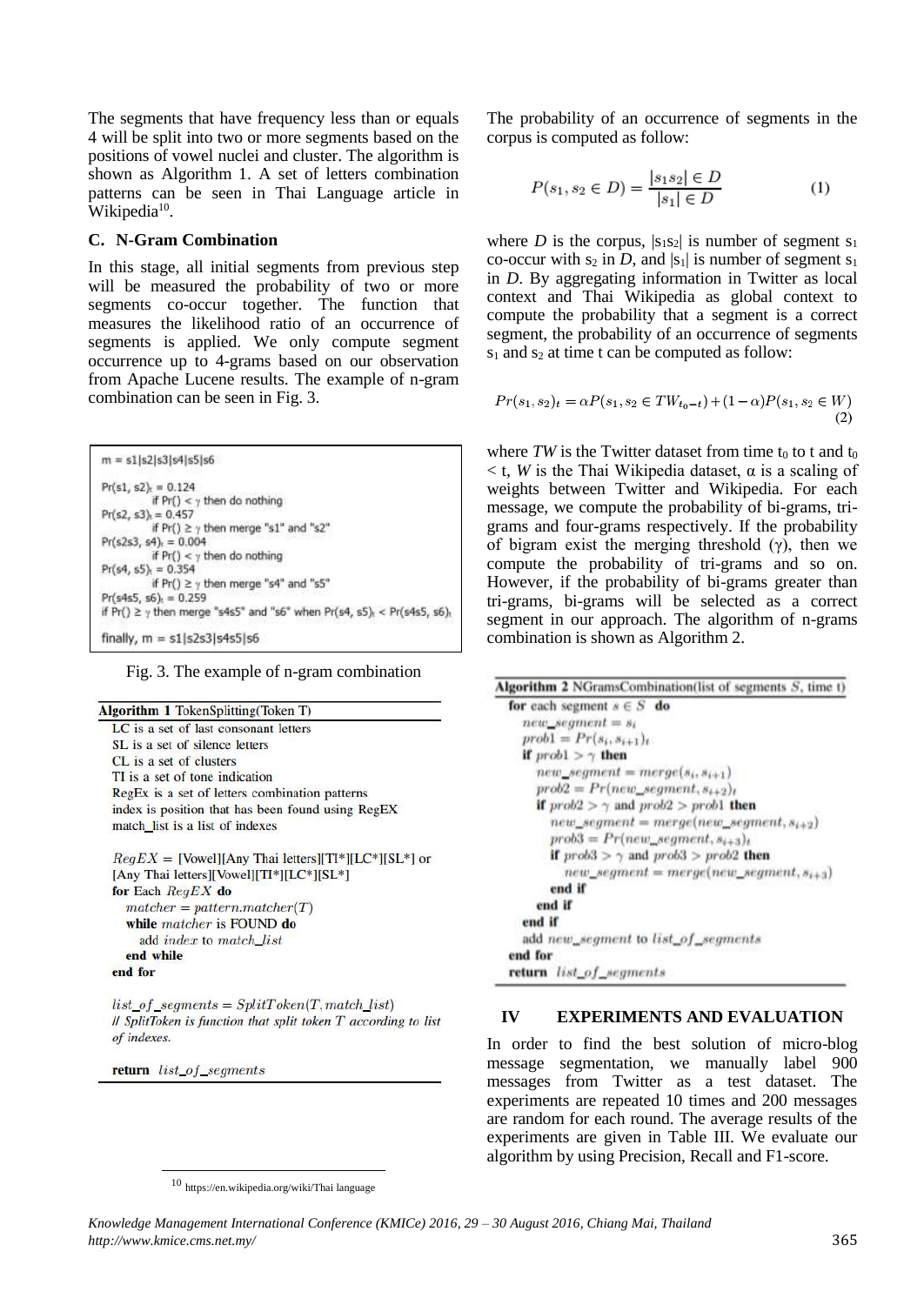$$
Precision = \frac{|T \cap C|}{|C|} \tag{3}
$$

$$
Recall = \frac{|T \cap C|}{|T|} \tag{4}
$$

$$
F1 - Score = 2 \times \frac{Precision \times Recall}{Precision + Recall}
$$
 (5)

where T is the true segments, C is system generated segments,  $|T|$  is number of segments in T,  $|C|$  is number of segments in C, and  $|T \cap C|$  is number of segments that are in the same group in both T and C. We compare the performance of our approach with three baselines; ThaiAnalyzer approach by Apache Lucene, Using Thai Wikipedia as a global context approach, and Using previous Twitter messages as a local context approach.

To our best knowledge, this paper is the first to fully focus on Thai word segmentation in social networks. Three baselines are described as follows:

- Baseline 1 is an open-source library (i.e., ThaiAnalyzer) written in Java provides by Apache Lucene.
- Baseline 2 is an approach which use only Thai Wikipedia articles as a global context to compute the likelihood ratio of n-gram words. Thai Wikipedia data consist of 86,269 articles.
- Baseline 3 is an approach which use only previous one day Twitter data as a local context to calculate the likelihood ratio of ngram words. Twitter dataset is crawled from the messages sent by users in Thailand, from the dates 17 April 2016 to 18 April 2016 with 175,294 messages. Re-tweet messages are excluded from our dataset.

According to our approach, we need to find the merging threshold (γ) and  $\alpha$  which is a scaling of weights between Twitter and Wikipedia. In order to find the most suitable value for merging threshold  $(\gamma)$ , we carry out segmentation on wikipedia and tweets from the dataset with different  $\gamma$  values. Our tests show that when  $\gamma = 0.20$  it renders the best performance (as shown in Table II). Parameter α has been learned from statistics computed from the Twitter and Wikipedia datasets. Our experiments show that when  $\alpha = 0.70$  it renders the best performance for incorporate between Twitter and Wikipedia (as shown in Table I).

We present the results of the experiments in Table III. The baseline 2 and 3 gave the best results when merging threshold  $(\gamma)$  are 0.45 and 0.50 respectively. It can be seen that our approach can effectively segment Thai word with a F1-score of 64.90% which is significantly larger than the baselines. In other words, the incorporation between Twitter data and Thai Wikipedia can improve our segmentation performance.

### **V CONCLUSION**

In this paper, an approach to automatically segment Thai words with time sensitivity over micro-blogs is developed. The goal of our approach is to effectively segment Thai word by utilizing real-time micro-blog messages and Wikipedia information. Our contributions are summarized as follows:

- An approach to segment Thai word in microblogs (i.e., Twitter) is presented.
- Local (i.e., Twitter) and global (i.e., Wikipedia) contexts are incorporated to improve the Thai segmentation.
- We evaluate our proposed approach with a real-world Twitter data posted by Thai-based users.

Our experiments are performed against three baseline approaches. The results show that our approach is effective in segmenting Thai words in social networks. In future work, Hybrid algorithms and Name Entity Recognition will be further studied to improve the performance of Thai word segmentation.

**Table I Segmentation Results Of Our Approach With Different Weight Scale (A) And**  $\overline{\Gamma} = 0.20$ 

| $\alpha$ | Precision | Recall | F1-Score |
|----------|-----------|--------|----------|
| 0.5      | 60.00     | 70.01  | 64.62    |
| 0.6      | 60.83     | 69.51  | 64.88    |
| 0.7      | 60.90     | 69.46  | 64.90    |
| 0.8      | 60.65     | 69.62  | 64.82    |

**Table Ii Segmentation Results Of Our Approach With Different Merging Thresholds (Γ) And Α = 0.70.**

| γ  | Precision | Recall | F1-Score |
|----|-----------|--------|----------|
| 5  | 60.38     | 62.06  | 61.21    |
| 10 | 61.22     | 67.08  | 64.02    |
| 15 | 60.93     | 68.52  | 64.50    |
| 20 | 60.90     | 69.46  | 64.90    |
| 25 | 60.31     | 69.63  | 64.63    |
| 30 | 59.47     | 69.29  | 64.00    |
| 35 | 59.74     | 70.10  | 64.51    |
| 40 | 59.57     | 70.28  | 64.48    |
| 45 | 59.37     | 70.36  | 64.40    |
| 50 | 59.06     | 70.44  | 64.25    |
| 55 | 59.01     | 70.49  | 64.24    |
| 60 | 59.00     | 70.53  | 64.25    |
| 65 | 58.90     | 70.51  | 64.18    |
| 70 | 58.87     | 70.54  | 64.18    |
| 75 | 58.81     | 70.50  | 64.13    |
| 80 | 58.79     | 70.49  | 64.11    |
| 85 | 58.81     | 70.52  | 64.13    |
| 90 | 58.72     | 70.46  | 64.06    |